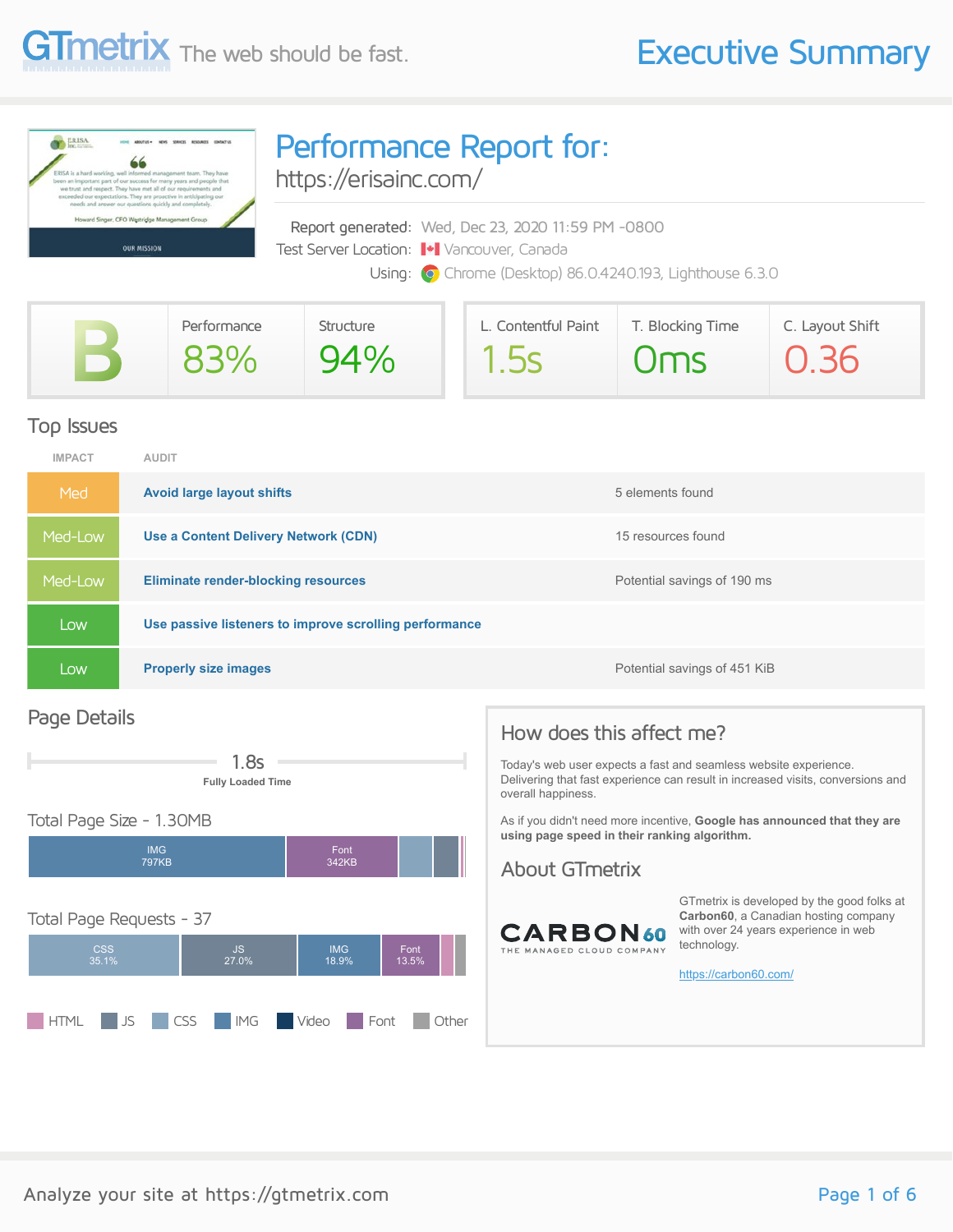### **GTmetrix**

**History** 

Page scores



Page metrics



#### Page sizes and request counts

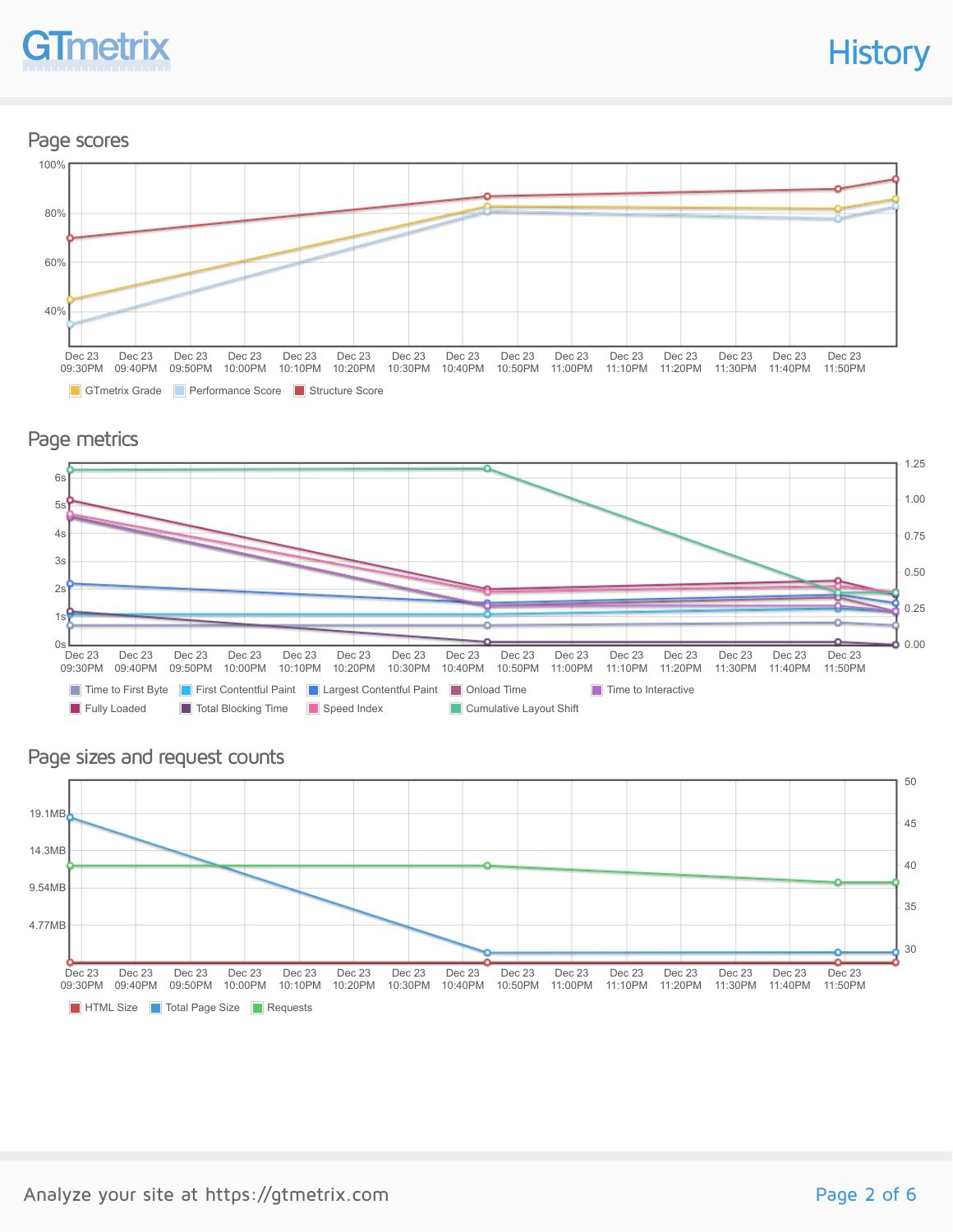## GTmetrix

The waterfall chart displays the loading behaviour of your site in your selected browser. It can be used to discover simple issues such as 404's or more complex issues such as external resources blocking page rendering.

| E.R.I.S.A., Inc.                                 |     |                      |             |         |         |       |         |         |        |              |         |
|--------------------------------------------------|-----|----------------------|-------------|---------|---------|-------|---------|---------|--------|--------------|---------|
| $+$ /                                            | 200 | erisainc.com         | 8.2 KB      | 705.9ms |         |       |         |         |        |              |         |
| + css?family=PT+Sans&display=s                   | 200 | fonts.googleapis.com | 929 B       |         | 79.8ms  |       |         |         |        |              |         |
| + css?family=PT+Sans+Narrow&di                   | 200 | fonts.googleapis.com | 554 B       |         | 92.8ms  |       |         |         |        |              |         |
| + css?family=Fira+Sans+Condens                   | 200 | fonts.googleapis.com | 650 B       |         | 93.3ms  |       |         |         |        |              |         |
| + all.css                                        | 200 | pro.fontawesome.com  | 30.7 KB     |         | 81.9ms  |       |         |         |        |              |         |
| + formidableforms.css?ver=12112                  | 200 | erisainc.com         | 16.8 KB     |         | 63ms    |       |         |         |        |              |         |
| + bootstrap.min.css?ver=5.6                      | 200 | maxcdn.bootstrapcdn  | 19.6 KB     |         | 81.8ms  |       |         |         |        |              |         |
| $+$ slick.css?ver=5.6                            | 200 | cdn.jsdelivr.net     | 989 B       |         | 45.7ms  |       |         |         |        |              |         |
| + animate.min.css?ver=5.6                        | 200 | cdnjs.cloudflare.com | 3.2 KB      |         | 69.5ms  |       |         |         |        |              |         |
| + style.css?ver=5.6                              | 200 | erisainc.com         | 6.9 KB      |         | 105.3ms |       |         |         |        |              |         |
| + css?family=Open+Sans%3A400                     | 200 | fonts.googleapis.com | 1 KB        |         | 89ms    |       |         |         |        |              |         |
| + material-design-iconic-font.min.c              | 200 | cdnjs.cloudflare.com | 5.7 KB      |         | 74.6ms  |       |         |         |        |              |         |
| + font-awesome.min.css?ver=5.6                   | 200 | maxcdn.bootstrapcdn  | 6.9 KB      |         | 72.5ms  |       |         |         |        |              |         |
| + style.min.css?ver=5.6                          | 200 | erisainc.com         | 8.1 KB      |         | 106.9ms |       |         |         |        |              |         |
| + jquery.min.js                                  | 200 | ajax.googleapis.com  | 29.6 KB     |         | 74.6ms  |       |         |         |        |              |         |
| + tether.min.js                                  | 200 | cdnjs.cloudflare.com | 6.6 KB      |         | 67.9ms  |       |         |         |        |              |         |
| + bootstrap.min.js                               | 200 | maxcdn.bootstrapcdn  | 11.7 KB     |         | 72.5ms  |       |         |         |        |              |         |
| + slick.min.js                                   | 200 | cdn.jsdelivr.net     | 10.1 KB     |         | 44.5ms  |       |         |         |        |              |         |
| + modernizr.custom.js                            | 200 | erisainc.com         | 4.2 KB      |         | 106.5ms |       |         |         |        |              |         |
| $+$ wow.min.js                                   | 200 | cdnjs.cloudflare.com | 2.3 KB      |         | 65.8ms  |       |         |         |        |              |         |
| + lanex.js                                       | 200 | erisainc.com         | 1 KB        |         | 106.9ms |       |         |         |        |              |         |
| + wp-embed.min.js?ver=5.6                        | 200 | erisainc.com         | 989 B       |         | 107.5ms |       |         |         |        |              |         |
| + lazyload.min.js                                | 200 | erisainc.com         | 2.9 KB      |         |         | 249ms |         |         |        |              |         |
| + wp-emoji-release.min.js?ver=5.6                | 200 | erisainc.com         | 4.8 KB      |         |         | 92ms  |         |         |        |              |         |
| + What-Makes-Us-Different-Contai                 | 200 | erisainc.com         | 160.6 KB    |         |         |       | 149.7ms |         |        |              |         |
| + jizaRExUiTo99u79D0KExQ.woff2                   | 200 | fonts.gstatic.com    | 44.4 KB     |         |         |       | 168.7ms |         |        |              |         |
| + wEOhEADFm8hSaQTFG18FErVh                       | 200 | fonts.gstatic.com    | 20.9 KB     |         |         |       | 169.2ms |         |        |              |         |
| $+$ fa-brands-400.woff2                          | 200 | pro.fontawesome.com  | 73.5 KB     |         |         |       | 171.6ms |         |        |              |         |
| + fontawesome-webfont.woff2?v=                   | 200 | maxcdn.bootstrapcdn  | 75.4 KB     |         |         |       |         | 188.2ms |        |              |         |
| $+$ fa-solid-900.woff2                           | 200 | pro.fontawesome.com  | 126.8 KB    |         |         |       | 180.3ms |         |        |              |         |
| + Testimonial-Left-Arrow.png                     | 200 | erisainc.com         | 499 B       |         |         |       |         |         | 53.1ms |              |         |
| + Testimonial-Right-Arrow.png                    | 200 | erisainc.com         | 501 B       |         |         |       |         |         | 53.9ms |              |         |
| + ERISA-Logo.png                                 | 200 | erisainc.com         | 72.8 KB     |         |         |       |         |         | 73ms   |              |         |
| + ERISA-Website-Header_a-1-1-1.jpg               | 200 | erisainc.com         | 243.4 KB    |         |         |       |         |         |        | 176.7ms      |         |
| + ERISA-Website-Header_b-1-1.jpg                 | 200 | erisainc.com         | 119.7 KB    |         |         |       |         |         |        | 181.4ms      |         |
| + ERISA-Website-Header_c.jpg                     | 200 | erisainc.com         | 197.1 KB    |         |         |       |         |         |        | <b>226ms</b> |         |
| + favicon.ico                                    | 302 | erisainc.com         | $\mathbf 0$ |         |         |       |         |         |        |              | 441.5ms |
| + w-logo-blue-white-bg.png                       | 200 | erisainc.com         | 4 KB        |         |         |       |         |         |        |              | 53.6ms  |
| <b>38 Requests</b><br>1.3 MB (2 MB Uncompressed) |     | 1.78s (Onload 1.25s) |             |         |         |       |         |         |        |              |         |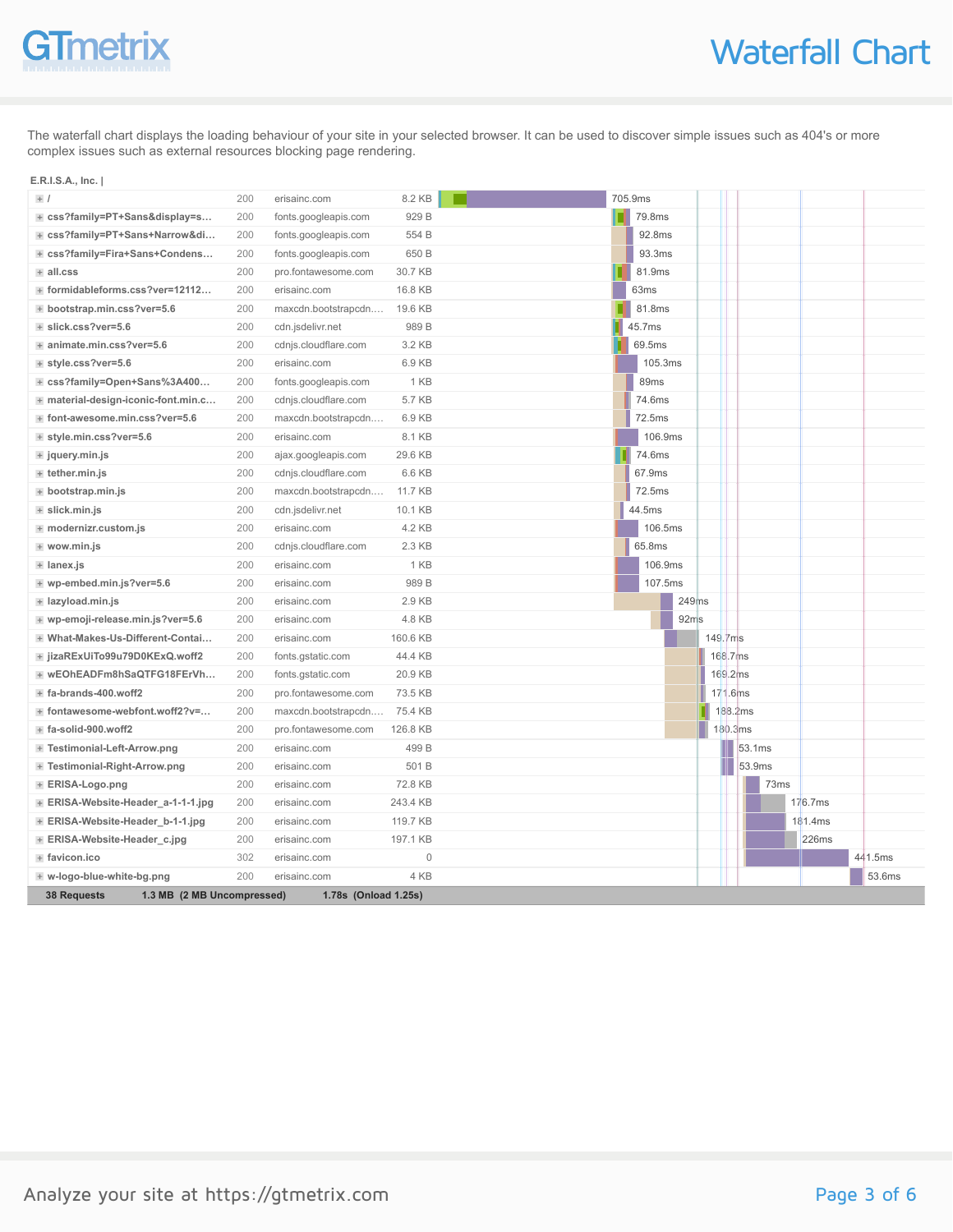# GTmel

### **Performance**



#### Browser Timings

| Redirect    | <b>Oms</b> | Connect  | 124ms | Backend      | 0.6s |
|-------------|------------|----------|-------|--------------|------|
| TFB         | 0.7s       | DOM Int. | 1.1s  | DOM Loaded   | 1.1s |
| First Paint | 1.2s       | Onload   | 1.2s  | Fully Loaded | 1.8s |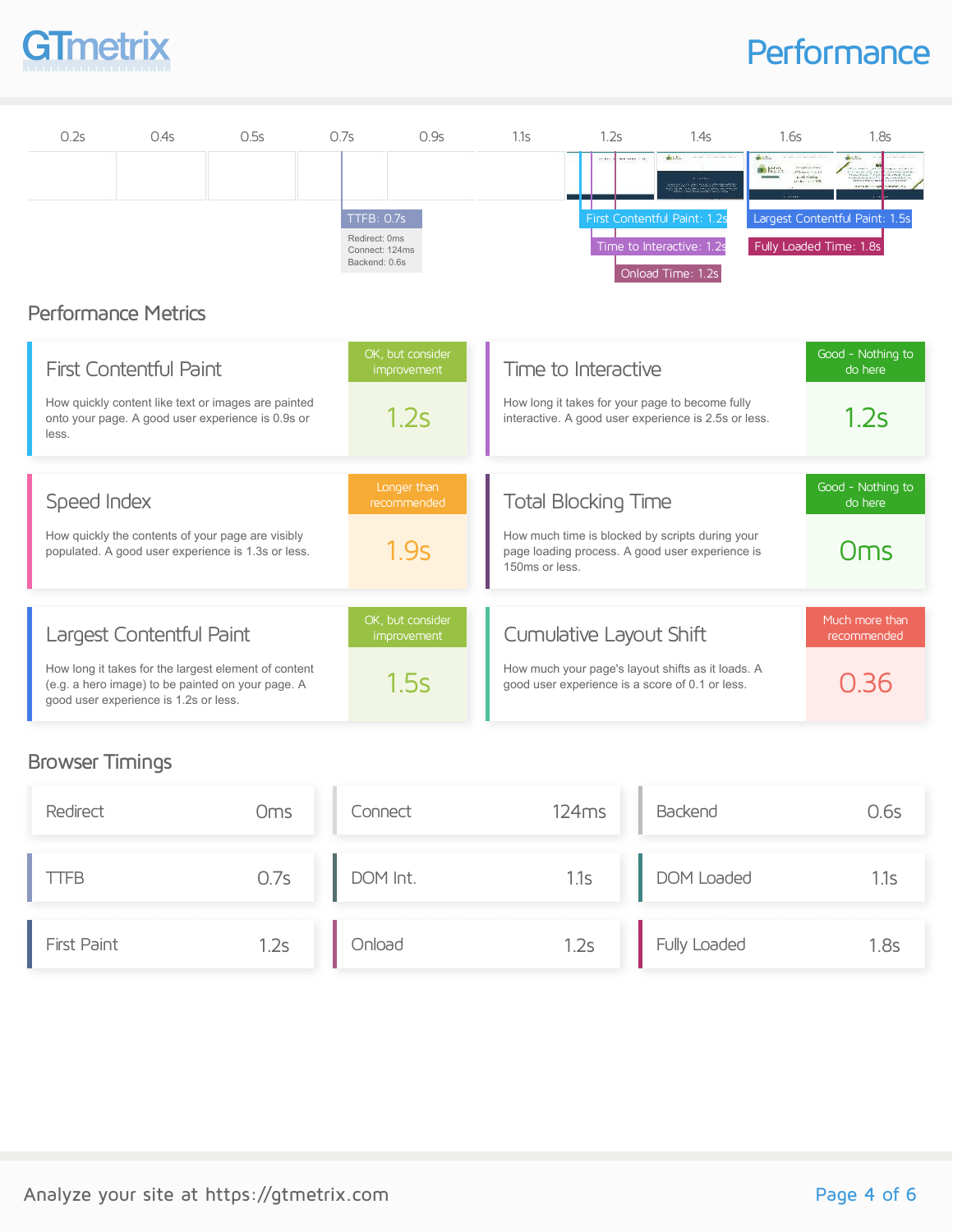# GTmetrix

#### Structure Audits

| <b>IMPACT</b> | <b>AUDIT</b>                                                 |                                                    |
|---------------|--------------------------------------------------------------|----------------------------------------------------|
| Med           | <b>Avoid large layout shifts</b>                             | 5 elements found                                   |
| Med-Low       | <b>Use a Content Delivery Network (CDN)</b>                  | 15 resources found                                 |
| Med-Low       | <b>Eliminate render-blocking resources</b>                   | Potential savings of 190 ms                        |
| Low           | Use passive listeners to improve scrolling performance       |                                                    |
| Low           | <b>Properly size images</b>                                  | Potential savings of 451 KiB                       |
| Low           | Serve images in next-gen formats                             | Potential savings of 365 KiB                       |
| Low           | <b>Avoid an excessive DOM size</b>                           | 339 elements                                       |
| Low           | Avoid enormous network payloads                              | Total size was 1,331 KiB                           |
| Low           | Serve static assets with an efficient cache policy           | 8 resources found                                  |
| Low           | Ensure text remains visible during webfont load              |                                                    |
| Low           | Avoid long main-thread tasks                                 | 3 long tasks found                                 |
| Low           | <b>Reduce JavaScript execution time</b>                      | 0.2s                                               |
| Low           | <b>Remove unused CSS</b>                                     | Potential savings of 67 KiB                        |
| Low           | Reduce initial server response time                          | Root document took 580 ms                          |
| Low           | Avoid serving legacy JavaScript to modern browsers           | Potential savings of 0 KiB                         |
| Low           | <b>Minify CSS</b>                                            | Potential savings of 2 KiB                         |
| Low           | <b>Avoid non-composited animations</b>                       | 4 animated elements found                          |
| Low           | <b>Avoid chaining critical requests</b>                      | 22 chains found                                    |
| N/A           | <b>Largest Contentful Paint element</b>                      | 1 element found                                    |
| N/A           | <b>Minimize main-thread work</b>                             | 0.7s                                               |
| N/A           | Reduce the impact of third-party code                        | Third-party code blocked the main thread for 40 ms |
| N/A           | Replace large JavaScript libraries with smaller alternatives | 0 large libraries found                            |